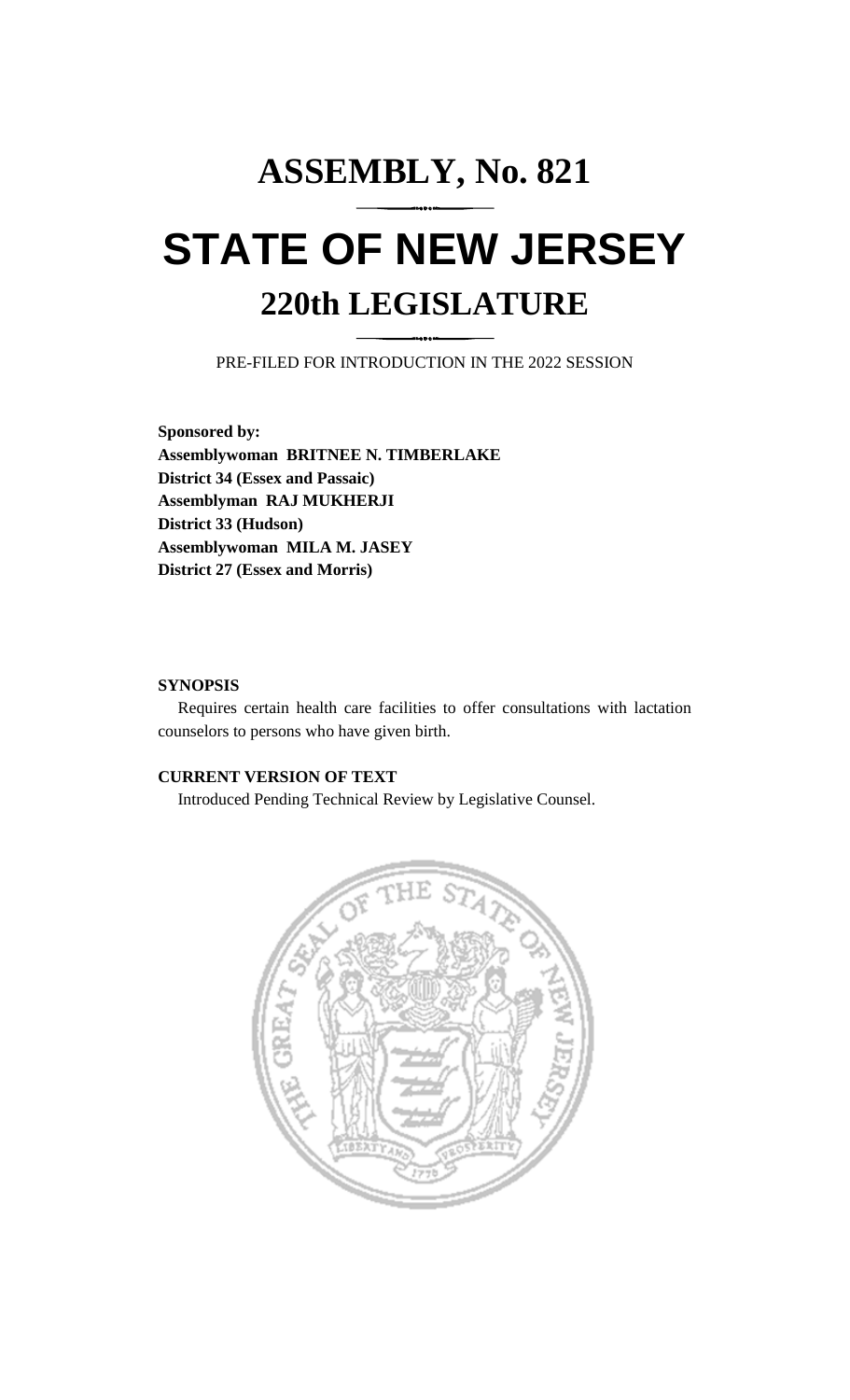#### **A821** TIMBERLAKE, MUKHERJI

 $\mathcal{D}_{\mathcal{L}}$ 

 **AN ACT** concerning lactation consultation and supplementing Title 2 26 of the Revised Statues. **BE IT ENACTED** *by the Senate and General Assembly of the State of New Jersey:* 1. a. Every hospital that provides inpatient maternity services and every birthing center licensed in the State pursuant to P.L.1971, c.136 (C.26:2H-1 et seq.) shall offer a person who has given birth at the hospital or birthing center: (1) at least one in-person, one-on-one consultation with a lactation counselor prior to that person's discharge from the hospital or birthing center; or (2) lactation counseling or a consultation with a lactation counselor conducted remotely through live voice communication, if requested. b. The counseling provided by the lactation counselor pursuant to subsection a. of this section shall comprise of: (1) breastfeeding education and support services, including educating the person who has given birth and the person's family about the impact of breastfeeding and human lactation on health and what to expect in the normal course of breastfeeding; (2) advocacy for breastfeeding as the norm for feeding infants and young children; (3) breastfeeding support and, encouragement during weaning in order to help the person who has given birth meet their breastfeeding goals; (4) the implementation of a lactation care plan for, and the provision of lactation education to, the person who has given birth including demonstration and instruction on how to breast feed; (5) recommendations on assistive devices, including, but not limited to breast milk pumps, and how to use and purchase such devices; and (6) the distribution of informational literature on breastfeeding, including, but not limited to, information on the health benefits of breastfeeding. c. As used in this section: "Lactation counselor" means an individual or a licensed health care provider who is: (1) licensed or certified to practice lactation counseling under any law, or who is an accredited member belonging to another profession or occupation, who provides breastfeeding education and support services for which that person is licensed, regulated, accredited, or certified; or (2) a community-based lactation supporter who has received at least 40 hours of specialty education in breastfeeding and lactation, and who works within a lactation counselor's scope of practice.